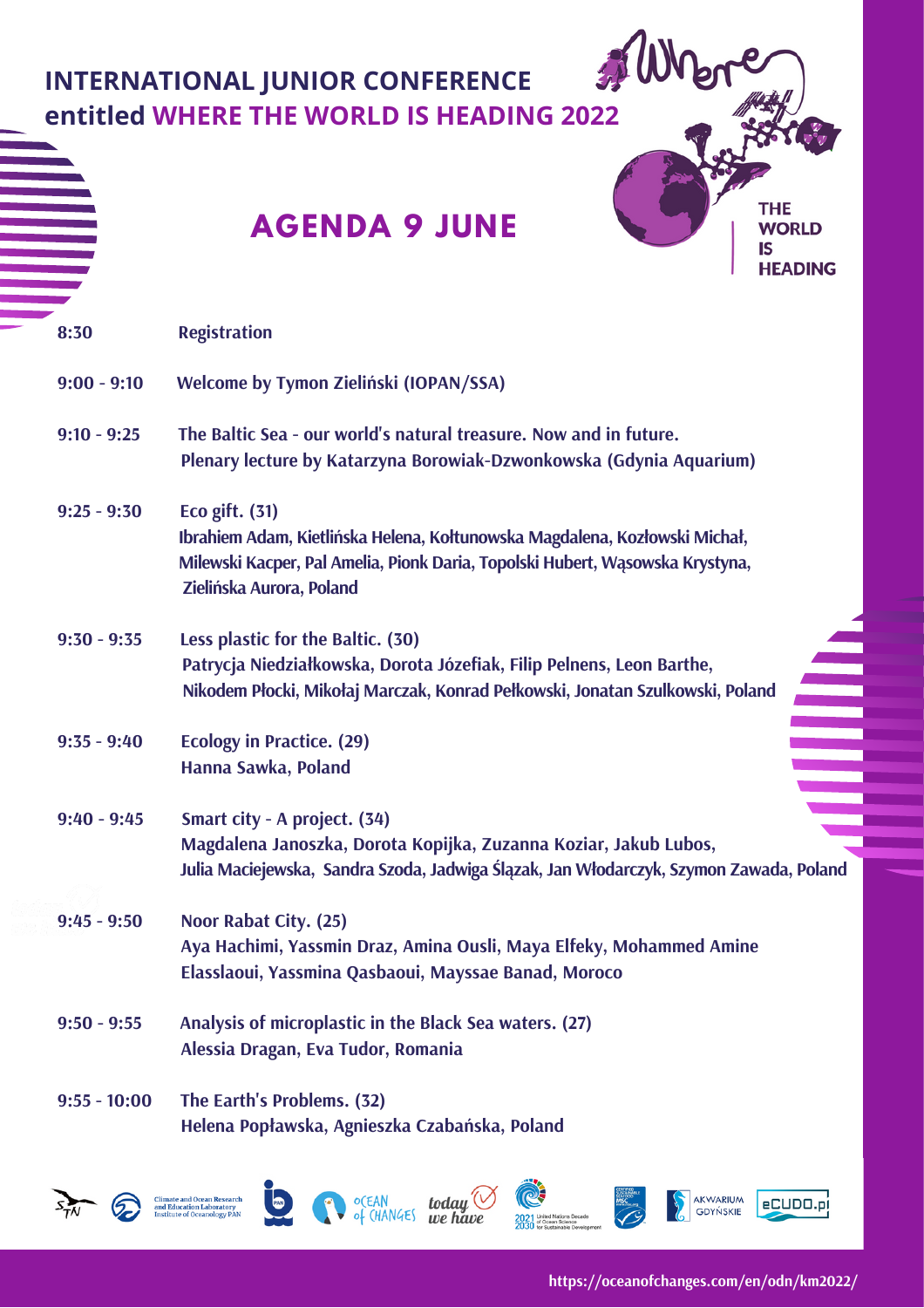| $10:00 - 10:05$ | Start with a drop of water. (33)<br>Liliana Bradbury, Michał Cupriak, Ignacy Czułba, Max Glaser,<br>Amelia Jaworska, Dawid Knyziak, Zofia Małecka, Zuzanna Miklewska,<br>Karolina Shmega, Julia Superczyńska, Natalia Superczyńska, Karol Górka,<br>Jan Jesionowski, Mateusz Szatan, Leon Warda, Franciszek Wittchen, Poland |
|-----------------|------------------------------------------------------------------------------------------------------------------------------------------------------------------------------------------------------------------------------------------------------------------------------------------------------------------------------|
| $10:05 - 10:10$ | Alternatives to carbon - how to reduce smog? (35)<br>Julia Wiewiórka, Antoni Pelc, Michał Wysocki, Maciej Guzowski,<br>Stanisław Ciastoń, Krzysztof Kulesza, Poland                                                                                                                                                          |
| $10:10 - 10:15$ | Greenhouse versus climate changes. (36)<br>Julia Grzeszczuk, Sarah Tageldin, Maryam Tageldin, Zuzanna Matwiejczyk,<br>Kalina Pniewska, Agata Witt, Poland                                                                                                                                                                    |
| $10:15 - 10:20$ | Pollinators and climate change. (37)<br>Eliza Plichta, Alina Lakaika, Filip Leicht, Natalia Leicht, Oliwia Hefczyc,<br>Kornelia Pełkowska, Poland                                                                                                                                                                            |
| $10:20 - 10:25$ | Climate change and global warming. (15)<br>Vlad Stefan Lazar, Romania                                                                                                                                                                                                                                                        |
| $10:25 - 10:30$ | Climate changes. (14)<br><b>Toma David Stefan, Romania</b>                                                                                                                                                                                                                                                                   |
| $10:30 - 10:35$ | Climate changes and their effect on the ocean. (13)<br><b>Ţugui Andreea-Mădălina, Romania</b>                                                                                                                                                                                                                                |
| $10:35 - 10:40$ | Where the world is heading. (12)<br>Chițac Alexia-Anamaria, Romania                                                                                                                                                                                                                                                          |
| $10:40 - 10:45$ | Where the world is heading. (11)<br>Danaila Denisa, Romania                                                                                                                                                                                                                                                                  |
| $10:45 - 10:50$ | Climate change and it's efects on the oceans. (10)<br>Stanciu Lavinia Andreea, Apostol George Matei, Misa George, Romania                                                                                                                                                                                                    |
| $10:50 - 11:00$ | <b>Break</b>                                                                                                                                                                                                                                                                                                                 |
| $11:00 - 11:05$ | <b>Climate changes (9)</b><br><b>Fogoros Georgiana-Denisa, Romania</b>                                                                                                                                                                                                                                                       |
|                 | <b>AKWARIUM</b><br><b>Climate and Ocean Research</b><br>o(EAN<br>of (HANGE)<br>$\frac{1}{2}$ today<br>eCUDO.nl<br>nd Education Laboratory                                                                                                                                                                                    |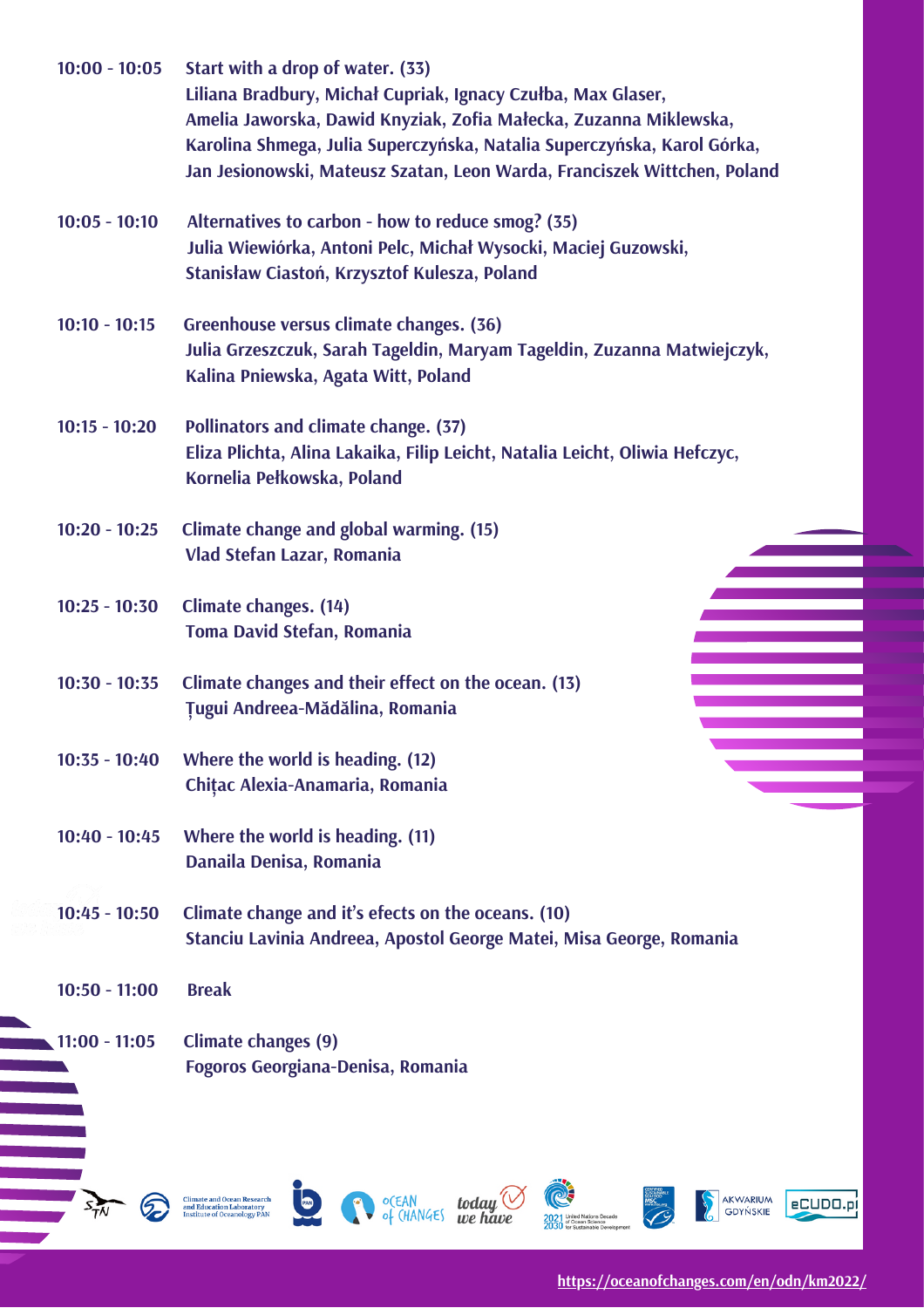| $11:05 - 11:10$ | No title. (8)<br>Delca Maia, Serbanescu Diana, Stanciu Giulia, Bogdan Annelis, Borcea Maria, Romania                |
|-----------------|---------------------------------------------------------------------------------------------------------------------|
| $11:10 - 11:15$ | Where the world is heading: Climate change. (5)<br>Garbacea Delia-Roxana, Romania                                   |
| $11:15 - 11:20$ | Where the world is heading? $(4)$<br>Vlad Teodora, Romania                                                          |
| $11:20 - 11:25$ | $\equiv$<br>Climate Change. (3)<br>Stoian Lucian-Stefan, Romania                                                    |
| $11:25 - 11:30$ | <b>Climate Change. (2)</b><br>Done Mihai, Borea Octavian Gabriel, Romania                                           |
| $11:30 - 11:35$ | Where the world is heading: Climate Changes Project. (1)<br>Spanu Amalia, Elisei Alexia, Low Raluca, Romania        |
| $11:35 - 11:40$ | Climatic changes. (17)<br>Sacuiu Amalia-Cristiana, Romania                                                          |
| $11:40 - 11:45$ | Where is the world heading? (18)<br>Leancu Andreea Gabriela, Romania                                                |
| $11:45 - 11:50$ | Pollution. (20)<br>Enache Mihai Gabriel, Popescu Darius Gabriel, Lipan Bogdan Ioan, Sarhos Ioan, Romania            |
| $11:50 - 11:55$ | Where the world is heading. (21)<br>Ionescu Amelia, Abuzatoaei Adina, Iacob Miruna, Banu Cristina, Romania          |
| $11:55 - 12:00$ | ▋<br>Pollution. (22)<br>Emma Buzamăt, Emre Uysal, Silviu Gabriel Cruț, Romania                                      |
| $12:00 - 12:05$ | Humankind, where to?! major climate changes. (23)<br>Nagherneac Iulia Maria, Romania                                |
| $12:05 - 12:10$ | Oceans what are they? (24)<br>Cornea Andrada, Gafar Aylin, Jianu Cosmin, Iorga Tiberiu, Tanase Nicusor Romania      |
| $12:10 - 12:15$ | <b>Waste Pollution. (26)</b><br>Târșoagă Eduard-Mihai, Ilie Tudor-Mihai, Romania                                    |
|                 | <b>AKWARIUM</b><br>OCEAN today<br>of CHANGES we ha<br><b>Climate and Ocean Research</b><br>and Education Laboratory |